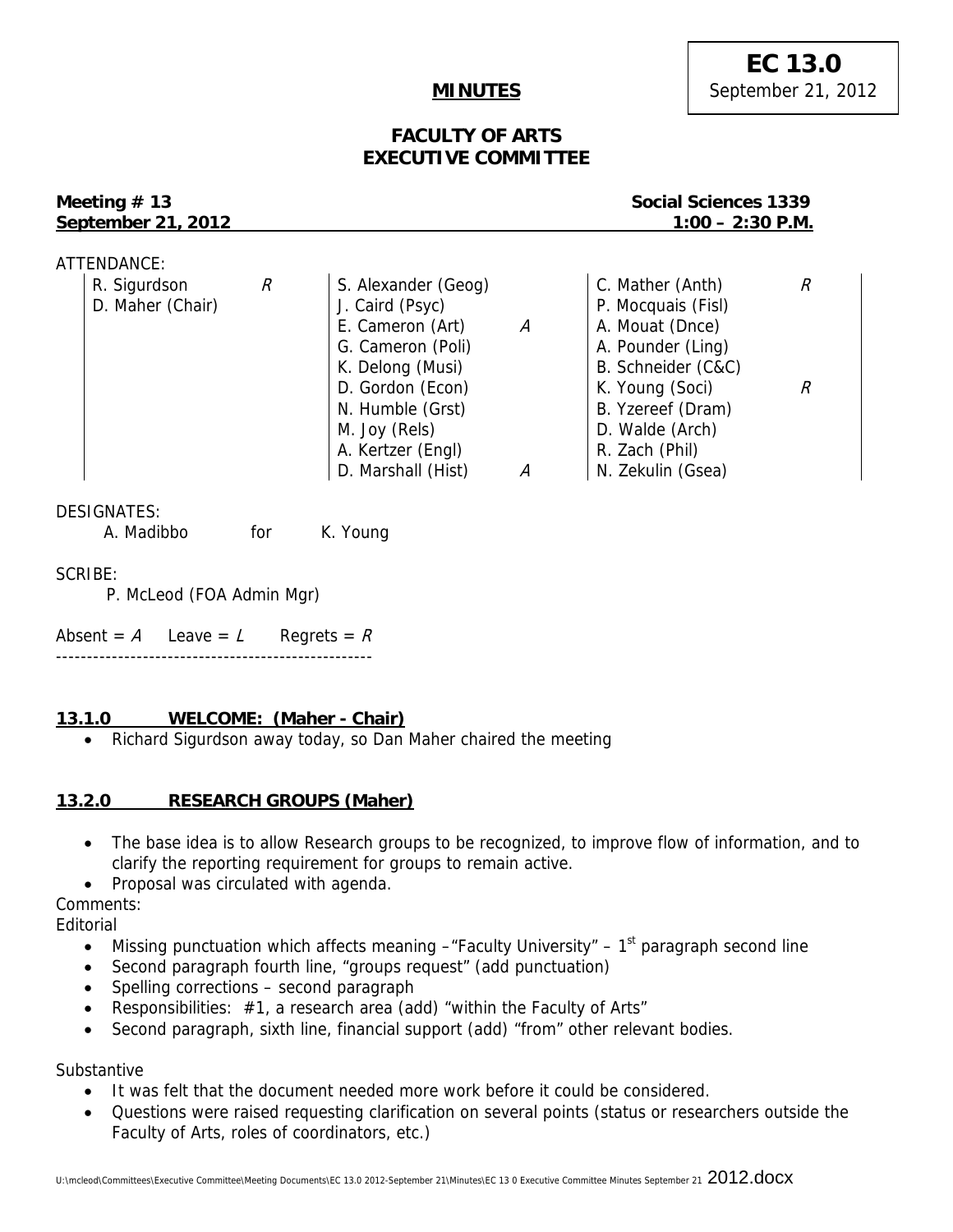#### **Motion #1:**

**Motion** Oxoby / Maher, That the Research Groups in the Faculty of Arts proposal be approved as presented. **Motion to table** Caird/Mocquais That the motion be tabled to the next Executive Committee meeting, November 23, 2012.

CARRIED

It was requested that Rob Oxoby be present at the Executive meeting to answer questions.

## **13.3.0 GRADUATION LIST (Maher)**

Greensheet submitted by Joelle Welling, Associate Dean, Students.

- Background reviewed by Maher
- Intent is to make the process more efficient and consistent.

Comments:

- At Convocation, graduates are presented by the Dean, "on behalf of the Council of the Faculty"
- Perhaps a sub-committee of the Executive and Faculty Council could be delegates
- Intent is not to remove from Associate Deans the authority to make last minute adjustments as necessary.
- If there is no detailed review of files by Executive, is this role symbolic?
- Should this be brought to Faculty Council for greater input and consideration and discussion continued there?
- Faculty Council should hear all arguments for and against and decision made by Council.
- Submit your comments to Pat McLeod to be circulated with agenda in next couple days.

## **Motion #2:**

**Motion** Zach / Caird

That approval of the Graduation list be removed from the Faculty of Arts Executive Committee Terms of Reference, and delegated to the Dean or the Dean's delegate(s).

CARRIED

## **Motion #3:**

## **Motion** Zach / Caird

That this motion be deferred to Faculty Council with Welling & Gaisford in attendance to present, and with today's discussion and background. Add the relevant section from the Post Secondary Learning Act.

CARRIED